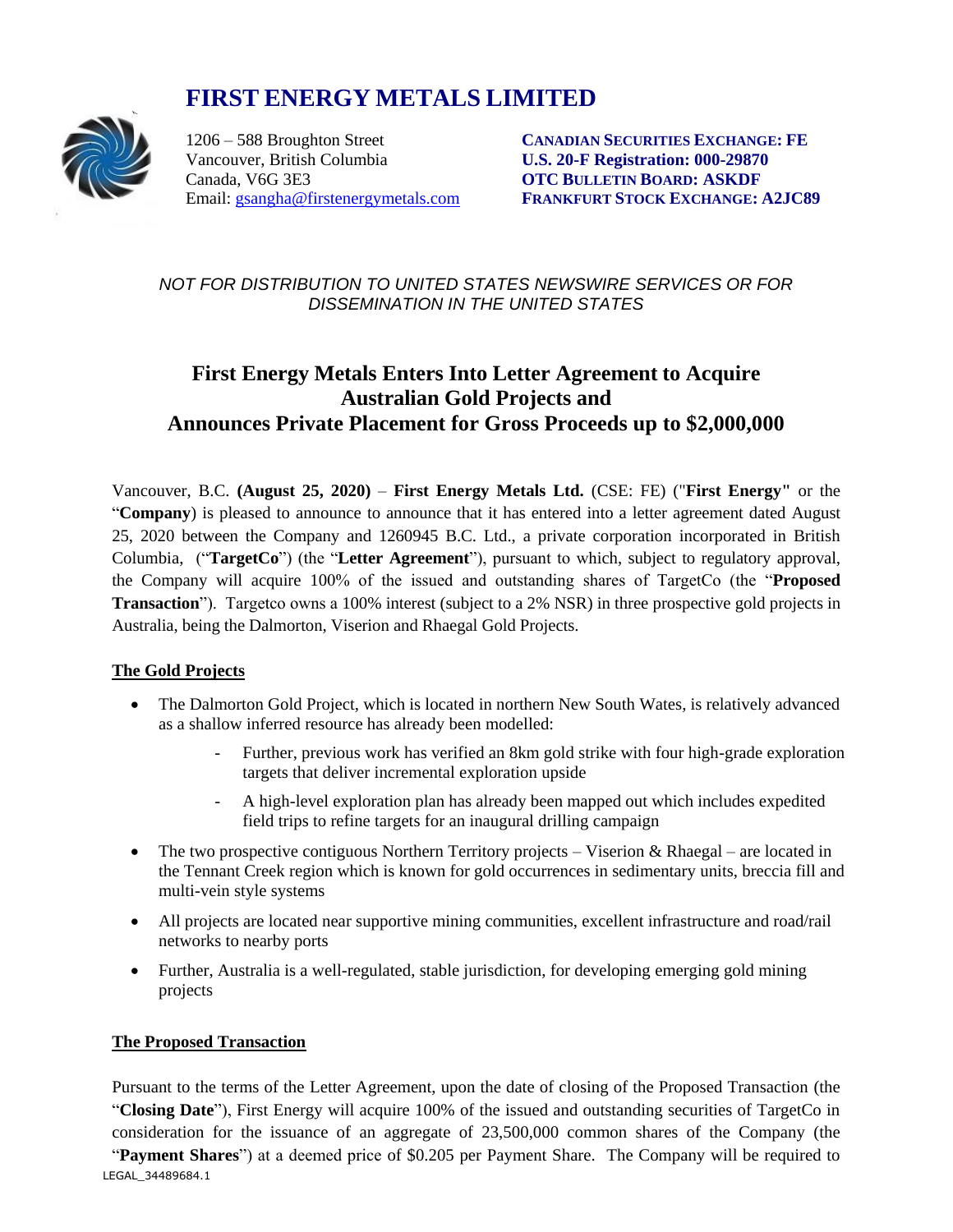make cash payments in the aggregate of \$1,000,000 over a period of four years from the Closing Date (\$200,000 on the Closing Date; \$150,000 on or before 8 months from the Closing Date; \$150,000 on or before 12 months from the Closing Date; \$150,000 on or before 24 months from the Closing Date; \$150,000 on or before 36 months from the Closing Date; and \$150,000 on or before 48 months from the Closing Date). In addition, the Company may issue up to an additional 7,500,000 common shares of the Company upon the achievement of certain milestones (the "**Performance Shares**").

In connection with the Proposed Transaction, and subject to approval of the Canadian Securities Exchange (the "**CSE**"), the Company will issue 1,500,000 common shares to an arm's length third party finder in connection with the Proposed Transaction (the "**Finders' Shares**") at a deemed price of \$0.205 per Finders' Share. The Payment Shares and Performance Shares, if any, will not be subject to any hold periods under applicable securities laws. The Finders' Shares will be subject to a four month and one day hold period under applicable securities laws.

The Proposed Transaction remains subject to certain closing conditions including, without limitation, (a) completion of due diligence to the satisfaction of the respective parties; (b) the negotiation and execution of a definitive agreement on or before September 15, 2020 (the "**Definitive Agreement**"); (c) the receipt by the Company of all necessary corporate and regulatory approvals, including the approval of the CSE, as applicable; and (d) each party's representations and warranties in the Definitive Agreement being true and correct in all aspects as of the Closing Date, and each party meeting its terms and conditions and completing its covenants and obligations as contained therein. There can be no guarantees that the Proposed Transaction will be completed as contemplated or at all.

#### **The Private Placement**

The Company is also pleased to announce that it intends to complete a non-brokered private placement financing of up to 13,333,333 units of the Company ("**Units**") at a price of \$0.15 per Unit for gross proceeds of up to \$2,000,000 (the "**Offering**"). Each Unit is comprised of one common share and a onehalf of one common share purchase warrant (each whole warrant, a "**Warrant**") with each Warrant entitling the holder to purchase one additional common share at a price of \$0.30 per share for a period of 12 months from closing.

In connection with the Offering, the Company may pay finder's fees on certain subscriptions in accordance with CSE policy. Proceeds of the Offering will be used to continue further exploration work on its existing precious/base metal properties, along with expenses related to the completion of the Proposed Transaction and general working capital.

Completion of the Offering is subject to standard closing conditions, including the approval of the CSE. All securities issued pursuant to the Offering will be subject to a four-month plus one day hold period from the closing date.

## **About First Energy Metals Limited.**

First Energy Metals Limited is a junior resource company engaged in the exploration and development of energy and precious metals such as nickel, cobalt, gold and silver within its property portfolio in North America. The Company's goal is to acquire prospective mineral properties and develop them. The Company currently holds an option to acquire 100% interest in Phyllis Nickle-Copper-Cobalt property in Ontario. The